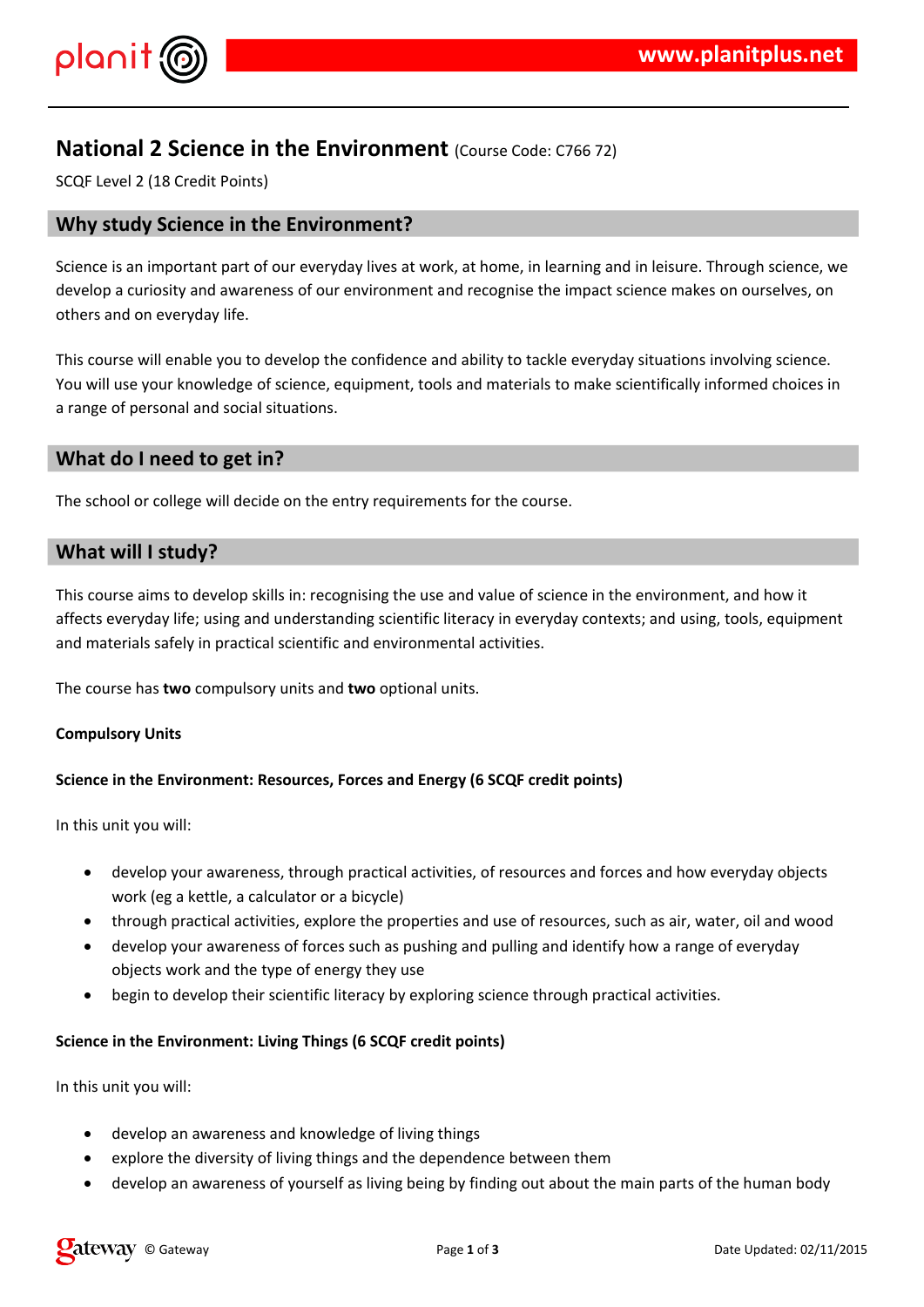

and factors that affect your health and wellbeing

begin to develop your scientific literacy by exploring living things through practical activities.

# **Optional Units** (choose one)

# **Science in the Environment: Managing an Environmental Area (6 SCQF credit points)**

In this unit you will:

- engage in a practical activity which encourages a sustainable lifestyle
- identify and carry out an opportunity to use a resource responsibly in a local area. Resources could include for example: food, water, energy or an environmental resource such as a nature trail or park
- continue to develop your scientific literacy by using resources responsibly in a local area.

# **Science in the Environment: Sustainable Lifestyles (6 SCQF credit points)**

In this unit you will:

- engage in a practical activity which encourages a responsible attitude towards a local environmental area
- prepare and maintain a local environmental area for living things
- explore the conditions necessary for maintaining life, continuing to develop your scientific literacy.

# **How will I be assessed?**

You will be given practical work and other tasks to do when your teacher thinks you are ready. Your finished work should be kept in a folder. This is the record you keep of what you have done and how well you are doing.

If you do not pass a task first time you will be able to try again after more practice and help or advice from your teacher.

Your teacher will tell you how you are getting on. You will get the pass marked on your certificate.

You must pass all the required units to get the qualification.

# **Study Materials**

# **What can I go on to next?**

If you complete the course successfully, it may lead to:

# **National 3 Environmental Science**

Further study, training or employment in:

Animals, Land and Environment